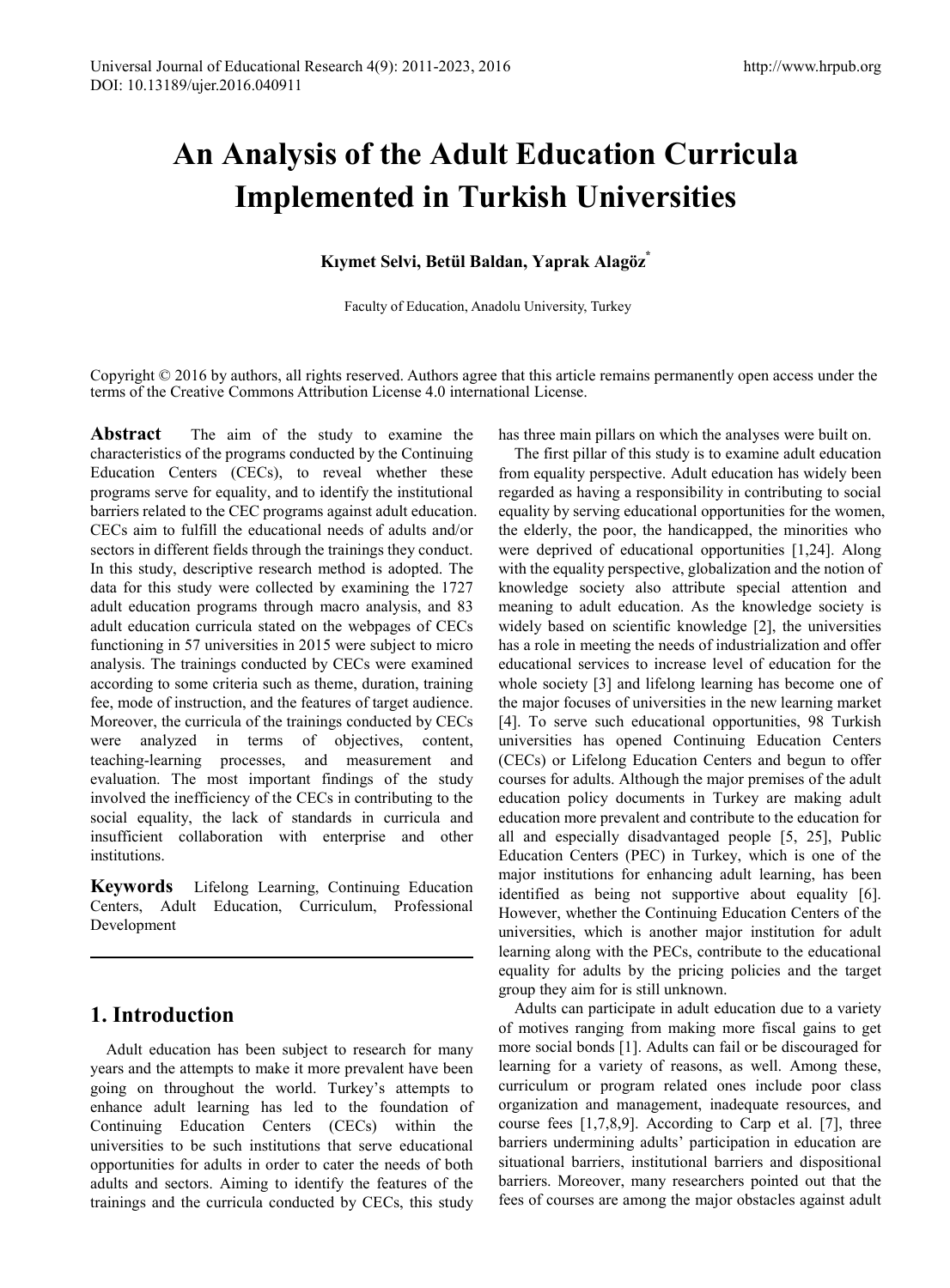education [7-9]. Although Continuing Education Centers of Turkish universities have been serving education for adults for more than a decade and are rapidly spreading around the country, the question of which aspects of their curricula or programs constitute institutional barriers against the prevalence of adult education is yet unanswered, which constitutes the second pillar for the study.

On the other hand, in order for adult education programs to succeed, there is an undeniable need that the curricula of these programs are developed based on the andragogy and needs of the adults (10). A circular model for adult education curricula was stated by [1] which starts with the needs analysis and followed by the aims and objectives, content, methods and resources, assessment and evaluation. In order to address the needs of the adults accurately, adult learners should be included in the decision-making and needs analysis process of the programs [11]. As the adults need to know what and why they are learning [12], it is crucial for CECs to inform the learners about the curriculum and especially the objectives beforehand since in the absence of the aims and objectives, both the instructor and the learners may be lost in the learning process in addition to failing to decide whether the required achievements have been made [1]. Moreover, adult learners are more likely to participate and persist when the expectations from the learners are high and clear [13]. Specification of what the course is about, sensitive initial assessment, guidance for individual students and the utilization of a wide range of methods and approaches can alleviate many problems that may arise in a classroom aimed for adults [1]. Also, the location of teaching, the content of the program and the methods to be used are all part of educational process and they should all relate to the learners, their needs and to their learning styles, which is highly dependent on the expertise of instructional staff [4]. Another important key factor in facilitating adult education is the instructors who have the sufficient quality to support effective learning [14,15]. Due to the fact that adults prefer to be actively involved in the learning process rather than to be passive recipients [16], the teaching methods and approaches to be utilized should be learner-centered. As the adults are self-directed [12], adult education programs should implement services to facilitate learners evaluating their progress accomplishing their goals [11]. Since the adults seek for immediacy in learning, the curriculum of adult education programs should be problem- and/or performance-based rather than content-based [12]. According to Caffarella [16], adult education programs can last only an hour or months, can be prepared for small or large groups, and can be delivered online or face-to-face. As the adults need individual guidance and attention, delivering the instruction in small groups can be more effective than large groups. Distance education and online courses have the potential to increase adult participation to education as they need flexibility in the learning process. However, the features of the adult education curricula of the CECs in Turkey have never been examined before, and whether these

curricula bear the qualifications for a successful adult education curriculum remains unknown, which constitutes the third pillar of the study.

According to Miser et al. [17] 'the adult education system's main limitation relates to curriculum quality'. In this context, it can be proposed that studies focusing on the current status, objectives, content, learning-teaching process, testing and evaluation, learner profile, duration etc. of the curricula implemented in Turkish universities will contribute to the enhancement of the efficiency of the adult education curricula. In order to be able to determine efficiency of the adult education curricula at universities in Turkey offered by the CECs, these curricula should be analyzed and improved accordingly if needed. However, research on the CECs in Turkey is limited to only two studies conducted by Kılıklı [18] and Bulut [19]. In Kılıklı's study [18], it was aimed to examine the organizational structure and contributions of the CECs to lifelong learning services by analyzing 12 CECs. As a result, it was found out that the courses and training conducted by the CECs are designed by the academicians and administrative board. In addition, it was stated that the budget of the CECs is not supported by any institutions and the activities of the CECs are financed by the income of the trainings. Moreover, it was found out that there is no standard certification policy among the CECs.

Bulut [19] aimed to compare and contrast the current status of the CECs in Turkey and EUCEN-member universities. According to this study, some of the CECs in Turkey only exist by name but do not function at all. Also, some of them do not have a website to be examined. The most frequently offered courses are also related to a profession. It was also pointed out that the fees of the courses are paid by the adult learners. The fact that the prices are high and there is no financial support for adult learners affects the popularity and extensiveness of the CECs negatively. Similar to Kılıklı's [18] study, it was also argued that the problems about certification policy and accreditation undermine the development of CECs and adult education.

However, the fact that there is limited research that aims to analyze the quality and quantity of the adult education curricula conducted by CECs is the most important problem about the adult education carried out at Turkish universities. In this context, the aim of the study to examine the characteristics of the programs conducted by the CECS, to reveal whether these programs serve for equality, and to identify the institutional barriers related to the CEC programs against adult education.

## **2. Materials and Methods**

This study is a descriptive research which employs qualitative research method in order to determine and analyze the adult education curricula that are planned and implemented by the Continuing Education Centers (CECs) of Turkish universities through document analysis.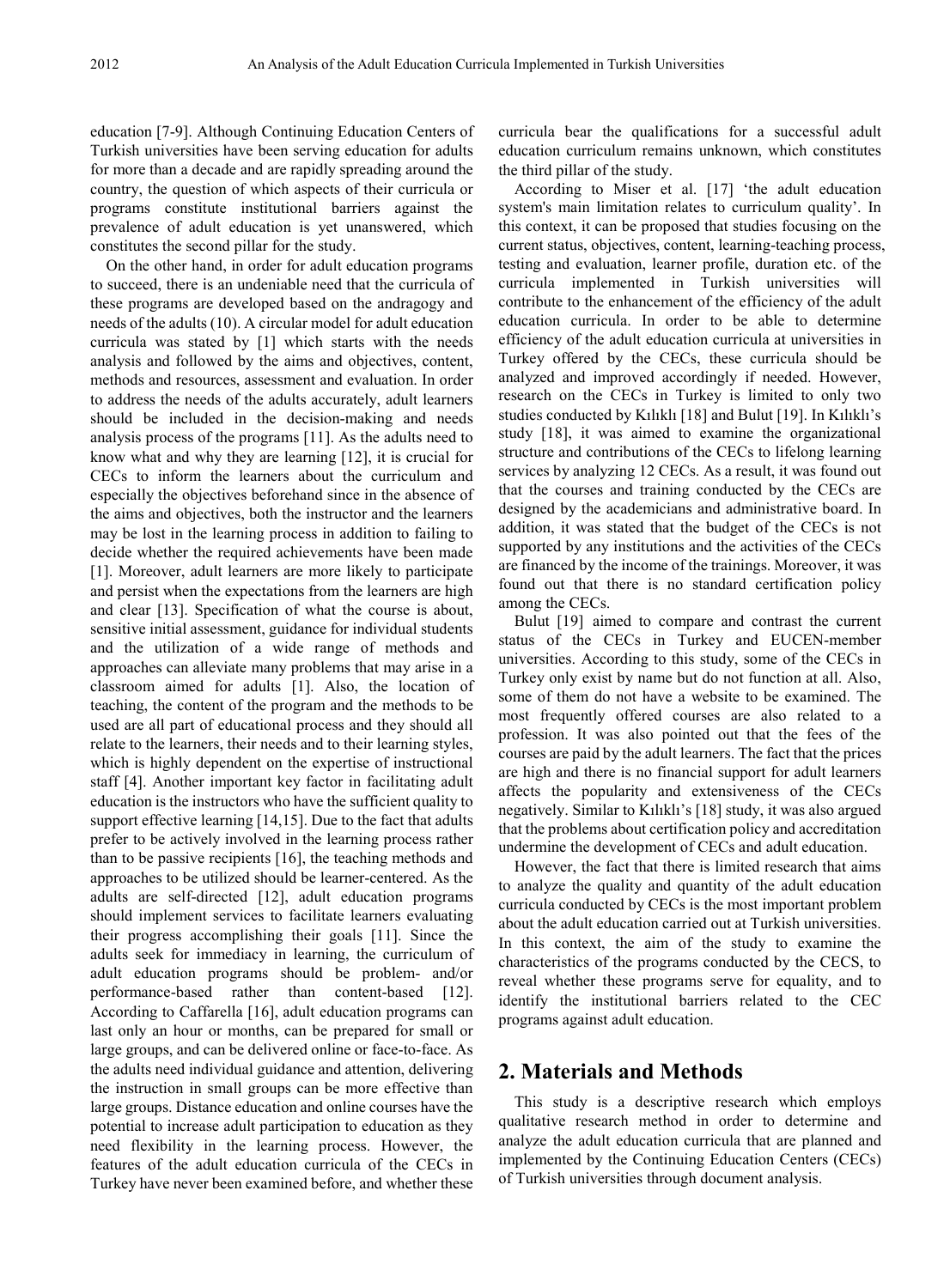|                           | Macro Level Analysis          | Micro Level Analysis                             |    |                                   |                       |                                    |
|---------------------------|-------------------------------|--------------------------------------------------|----|-----------------------------------|-----------------------|------------------------------------|
| The number of             |                               | The number of<br>Those in service                |    | Total number of                   |                       | Total number of curricula analyzed |
| universities in<br>Turkey | universities that<br>own CECs | not have any<br>more than 5 years<br>information |    | universities<br>within the sample | Vocational<br>courses | Personal courses                   |
| 184                       | 98                            | 67                                               | 10 | 57                                | 48                    | 35                                 |
| 1727 Courses              |                               |                                                  |    |                                   |                       | 83 Courses                         |

**Table 1.** Numbers of the Universities and Sampling Process of the Research

#### **2.1. Sample**

The survey was conducted throughout an eight-month-period, from June 2014 to January 2015. According to the 2014 data, Turkey has 184 universities in total and there are 98 universities in Turkey functioning under the roof of Turkish Universities Continuing Education Centers Council (TUCEC). Aiming to offer more qualified educational services, the CECs of universities gathered under the roof of an upper level institution, TUCEC, in 2011 which was founded in order for CECs to become such institutions that deliver more extensive, active, and qualified education and to enhance their collaboration with national and international institutions [20].

The sample included all the universities which have had Continuing Education Centers at least for five years. Thus, 67 Continuing Education Centers were analyzed in order to acquire information related to adult education curricula based on the information given on their web sites. Ten of 67 CECs do not have any information about the courses offered on the webpages, so at the end of sampling process, the research sample occurred as 57 CECs as seen in Table 1.

For the micro analysis, one course aiming for professional development and one course aiming for personal development from each CEC were randomly chosen and their curricula were analyzed according to criteria determined by the researchers in order to gather detailed data about the courses offered in these 57 CECs. Therefore, 114 adult education curricula were intended to be analyzed, but some of universities did not put any information on their webpages about the curricula of the trainings they offered. Thus, 83 curricula were analyzed in total, 48 of which aims at professional development and 35 of which were related to personal development.

#### **2.2. Data Collection and Analysis**

The data of the research were acquired from the web pages of universities' CECs. Content and thematic analysis was conducted based on the information related to all of adult learning curricula on the webpages. The trainings were examined according to certain criteria such as theme, duration, training fee, mode of instruction, and the features of target groups. Moreover, the curricula were analyzed in terms of teaching-learning processes, testing and evaluation, and other dimensions of the trainings. During the collection

of data, all the adult education curricula were classified as personal development and professional development.

The data collection and analysis were carried out in four different stages. The first stage is related to development of tools that were applied during the data collection process of the research. Both of the tools were developed by the three researchers and two experts gave feedback about them. During the tool development process, tools were pilot-tested two times before collection of the data to improve evaluation criteria. Tool 1 aims for general information about CECs' curricula while Tool 2 searches for very detailed information about 48 vocational and 35 personal development curricula. The second stage included initial analysis of CECs in order to choose and decide research sample. Thus, in this stage, the researchers collected information about all the Turkish universities and the CECs under the roof of TUCEC. The third stage covered macro level analysis of CECs' adult learning curricula. Each of CECs webpages were analyzed by the researchers via Tool 1 to gather general information about the curricula offered by CECs. In the fourth stage, two sample curricula were selected for each of CECs and these curricula were analyzed in depth via Tool 2 to find detailed information about them. Afterwards, thematic and content analysis were carried out by the researchers separately. At the end of the analyses, the reliability of the study was calculated according to the formula suggested by Miles and Huberman [21] and found as 93%.

## **3. Results**

The data obtained from the tools were presented in two sub-sections considering the aim of the study. The findings in the first five tables presented below are related to Tool 1 and occurred as a result of macro analysis. The findings in table 6 to table 11 is comprised of the data gathered from Tool 2 and occurred as a result of micro analysis.

#### **3.1. General Information about CECs**

In this sub-section, all the trainings offered by 57 CECs were examined in terms of six criteria which can be named as 'informing the target group about the courses, registration procedures, collaboration with institutions, information about the courses, types of courses, and user-friendliness of the websites'. The findings about these criteria are presented in Table 2-6.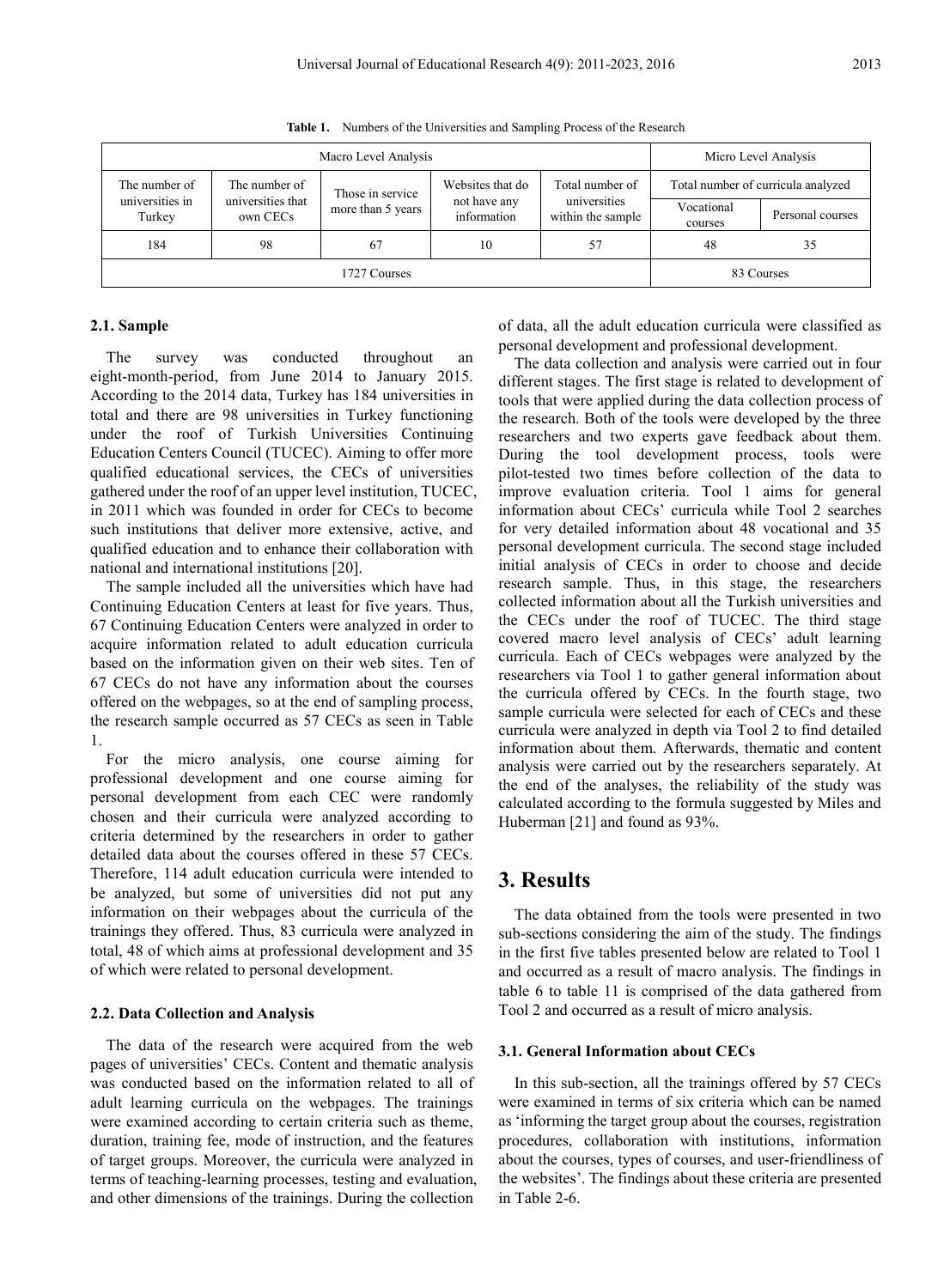| Informing the target group about the        | Existent |               | Non-existent |               | Partially existent |               | Total |               |
|---------------------------------------------|----------|---------------|--------------|---------------|--------------------|---------------|-------|---------------|
| courses                                     |          | $\frac{0}{0}$ |              | $\frac{0}{0}$ |                    | $\frac{0}{0}$ |       | $\frac{0}{0}$ |
| Announcements about the upcoming<br>courses |          | 64.1          | 16.          | 23.9          |                    | 12            |       | 100           |
| Detailed information about the courses      |          | 34.3          |              | 26.9          | 26                 | 38.8          |       | 100           |

#### **Table 2.** Informing the target group about the courses

|                           | National    |               | International |               | No information   |               | Total |               |
|---------------------------|-------------|---------------|---------------|---------------|------------------|---------------|-------|---------------|
|                           | $\mathbf f$ | $\frac{0}{0}$ | f             | $\frac{0}{0}$ | f                | $\%$          | £     | $\%$          |
| The origin of the courses | 1719        | 99.5          | 8             | 0.5           | $\boldsymbol{0}$ | $\mathbf{0}$  | 1727  | 100           |
|                           | Vocational  |               | Personal      |               | No information   |               | Total |               |
|                           | f           | $\frac{0}{0}$ | f             | $\frac{0}{0}$ | f                | $\frac{0}{0}$ |       | $\%$          |
| The type of courses       | 1303        | 75.4          | 424           | 24.6          | $\theta$         | $\Omega$      | 1727  | 100           |
|                           | Cognitive   |               | Affective     |               | Psychomotor      |               | Total |               |
|                           | f           | $\frac{0}{0}$ |               | $\%$          |                  | $\frac{0}{0}$ |       | $\frac{0}{0}$ |
| Learning Domain           | 1549        | 89.8          | 25            | 1.4           | 150              | 8.8           |       | 100           |

#### **Table 3.** Information about the courses

## **Table 4.** The types of the courses

|                                                                     | Professional development     | Personal development |  |  |
|---------------------------------------------------------------------|------------------------------|----------------------|--|--|
| Type                                                                | f<br>$\frac{0}{0}$           | f<br>$\frac{0}{0}$   |  |  |
| Specific to a field (Engineering, health,<br>economics, trade etc.) | 829<br>63.6                  | $\theta$<br>$\theta$ |  |  |
| Technology                                                          | 152<br>11.7                  | $\theta$<br>$\theta$ |  |  |
| Foreign language                                                    | 8.2<br>107                   | $\theta$<br>$\theta$ |  |  |
| Research-related                                                    | 30<br>2.3                    | $\theta$<br>$\theta$ |  |  |
| Other                                                               | 185<br>14.2                  | $\theta$<br>$\theta$ |  |  |
| Foreign language                                                    | $\mathbf{0}$<br>$\theta$     | 149<br>35.1          |  |  |
| Art and music                                                       | $\theta$<br>$\boldsymbol{0}$ | 91<br>21.5           |  |  |
| <b>Sports</b>                                                       | $\Omega$<br>$\theta$         | 10.1<br>43           |  |  |
| Communication skills                                                | $\theta$<br>$\mathbf{0}$     | 38<br>9              |  |  |
| Other                                                               | $\theta$<br>$\mathbf{0}$     | 103<br>24.3          |  |  |
| Total:                                                              | 100<br>1303                  | 100<br>424           |  |  |

| Table 5. | Registration procedures |  |
|----------|-------------------------|--|
|----------|-------------------------|--|

| Registration         | Internet      | In person     | No information | Total         |
|----------------------|---------------|---------------|----------------|---------------|
|                      | $\frac{0}{0}$ | $\frac{0}{0}$ | $\frac{0}{0}$  | $\frac{0}{0}$ |
| Pre-registration     | 64.9          |               | 28.1<br>16     | 100           |
| Mode of registration | 8.8           | 14            | 77 2<br>44     | 100           |

| Collaboration with institutions<br>Table 6. |
|---------------------------------------------|
|---------------------------------------------|

| Collaboration              | Private       | Public | <b>B</b> oth | No information | Total |
|----------------------------|---------------|--------|--------------|----------------|-------|
|                            | $\frac{0}{0}$ | $\%$   | $\%$         | $\%$           | $\%$  |
| National institutions      | 12.3          | 3.5    | 12.3         | 71.9<br>41     | 100   |
| International institutions | 3.5           | 1.8    |              | 94.7<br>54     | 100   |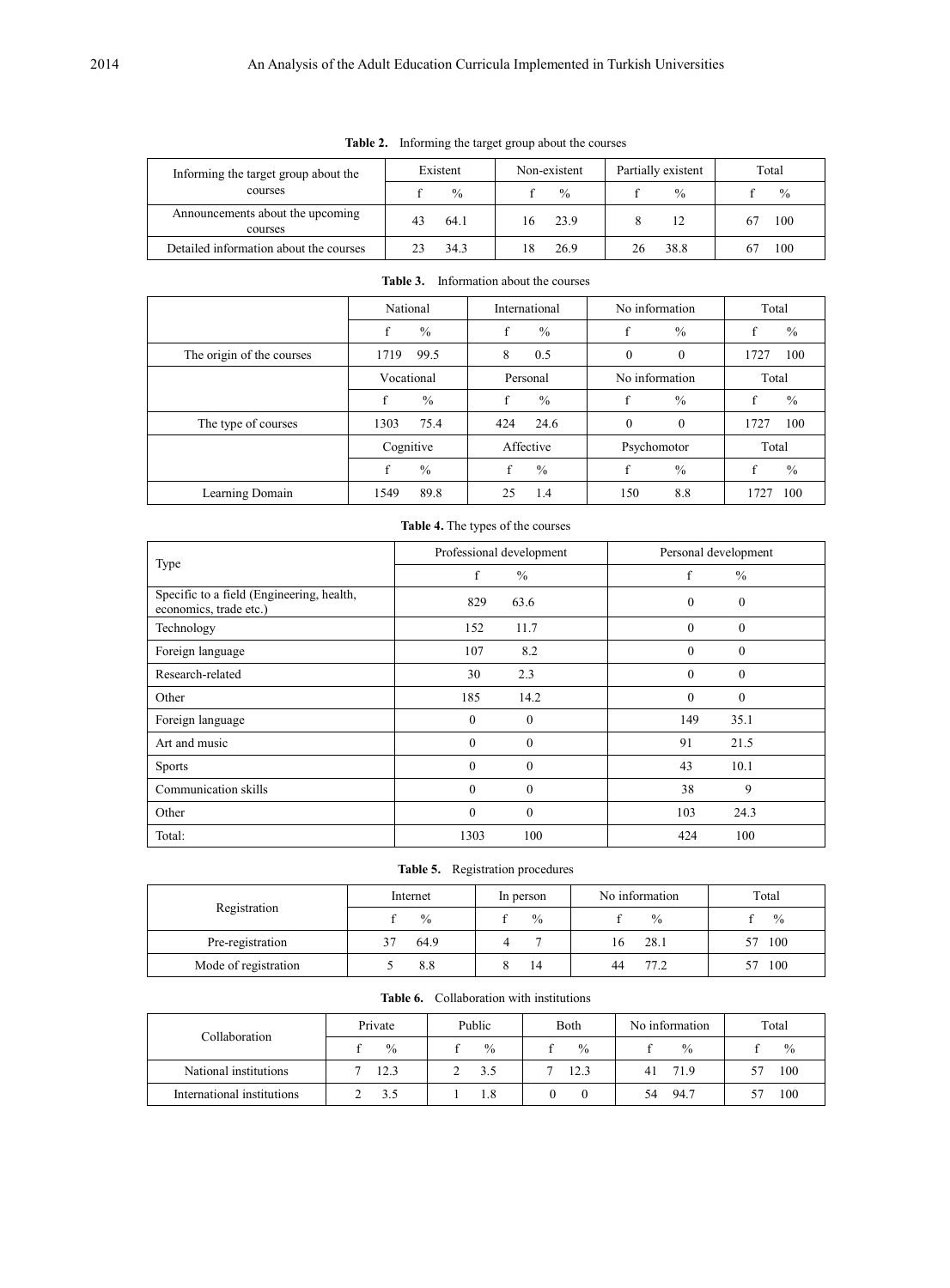When the results are analyzed, it can be seen that  $64.1\%$ of the websites examined provide the learners with the announcements about the upcoming courses. While 23.9% of them do not have any announcements at all, 12% of these websites have partial announcements about the courses to be offered soon. While 34.3% of the websites include detailed information about the courses offered, almost the same number of the universities includes partial information about the courses. However, a considerable number of webpages do not provide any detailed information about the courses; which is equal to 18 of 67 CECs

Based on the results obtained, it can be seen that almost half of the CECs did not provide sufficient information about the courses they offer. However, this is a deficient practice in terms of adult education, which can be regarded as an institutional barrier against the adult learning. The main reason of this practice may be the fact that the administrators, their assistants and the instructors who work in the CECs are not experts in their field.

As seen in Table 3, 1727 separate courses are being offered by 57 CECs. While 1719 of them are offered on national basis, only 8 of them are on international basis. 75.4% of the courses are conducted for professional purposes and 24.6% of them seek to attain personal development. Considering the dominant learning domain, most of the courses concentrates on cognitive domain with a percentage of 89.9. While 8.8% of the courses focus on psychomotor domain, affective domain is high ly neglected considering the number of the courses focusing on this domain.

All of the vocational programs are designed on national basis. Moreover, the fact that nearly all of the vocational courses are related to the cognitive domain shows us that there is a crucial problem in adult education. Especially the negligence about the psychomotor and affective domain and perception that adult education only aims for cognitive domain imply us that the courses conducted by the CECs are prepared and offered without taking the adults' needs into consideration, which can be stated as an institutional barrier against adult education.

As seen in Table 4, 63.6% of the vocational courses offered by CECs are specific to a vocational field or profession. 11.7% of the vocational courses are related to technology. 8.2% of the vocational courses aims to improve foreign language skills in a way that can assist learners' professional careers. While 2.3% of the vocational courses seek to provide learners with research skills, 14.2% of the vocational courses are related with other aspects of professional development.

As to the courses aiming at personal development, 35.1% of them are related with foreign languages. 21.5% of them focus on different branches of art or music. 10.1% of the personal courses are related with sports. While 9% of the personal courses concentrates on communication skills, 24.3% of them are related to other topics regarding personal development.

Considering the types of courses offered by the CECs, 75% of the courses aim for professional development while 25% of the courses aim for the personal development. In the context of adult education, this finding is quite compelling in terms of showing us that the adult education is mostly regarded as vocational training by the CECs. However, theoretically adult education comprises of both the professional and personal development of the individuals. Therefore, the aims and functions of the CECS should be revised in terms of adult education and new courses aiming for personal development should be designed in order to meet the needs of adults.

As seen in Table 5, most of the universities tend to prefer online forms to handle pre-registration processes with a percentage of 64.9. Along with this preference, 7% of the CECs require personal contact to get in touch with the applicants. In an ironic way, 28.1% of the CECs do not provide the learners with any information about how to register for the courses. When it comes to the exact registration procedures, 77.2% of the CECs do not give any information about the procedures to be followed while 8.8% of CECs specify the internet as the registration instrument and 13.8% of them require application in person.

The common utilization of internet in pre-registration process has made the learners benefit from the technological advances. However, the lack of information about the registration process can be regarded as a disadvantage about the participation of adults. This result shows that the CECs fail to inform the participants about the registration, which can lead to adults' withdrawal from the courses and can be a barrier to adult education.

As seen in Table 6, 12.3% of 57 CECs indicate that they make collaboration with national private institutions. While 3.5% of them make collaboration with national public institutions, 12.3% of them have collaborative bonds with both public and private institutions. On the other hand, only one of the CECs examined in this study makes collaboration with international public institutions along with two others making collaboration with international private institutions.

When the courses conducted by the CECs are examined, it can be seen that the ratio of the national or international collaboration is quite low. In other words, universities do not make collaborations with other institutions about the preparation and execution of the adult courses. Moreover, poor collaboration with international institutions can lead to a decrease in the quality of the courses along with the implication that universities are quite strict about sharing their knowledge and experience. The inadequate collaboration with national and international institutions can be regarded as another barrier against adult education.

As to the data regarding the "user-friendliness of CECs' websites" shows that 28.4% of the webpages are user-friendly. While 37.3% of them are partially effective, 34.3% of them are stated as non-user-friendly.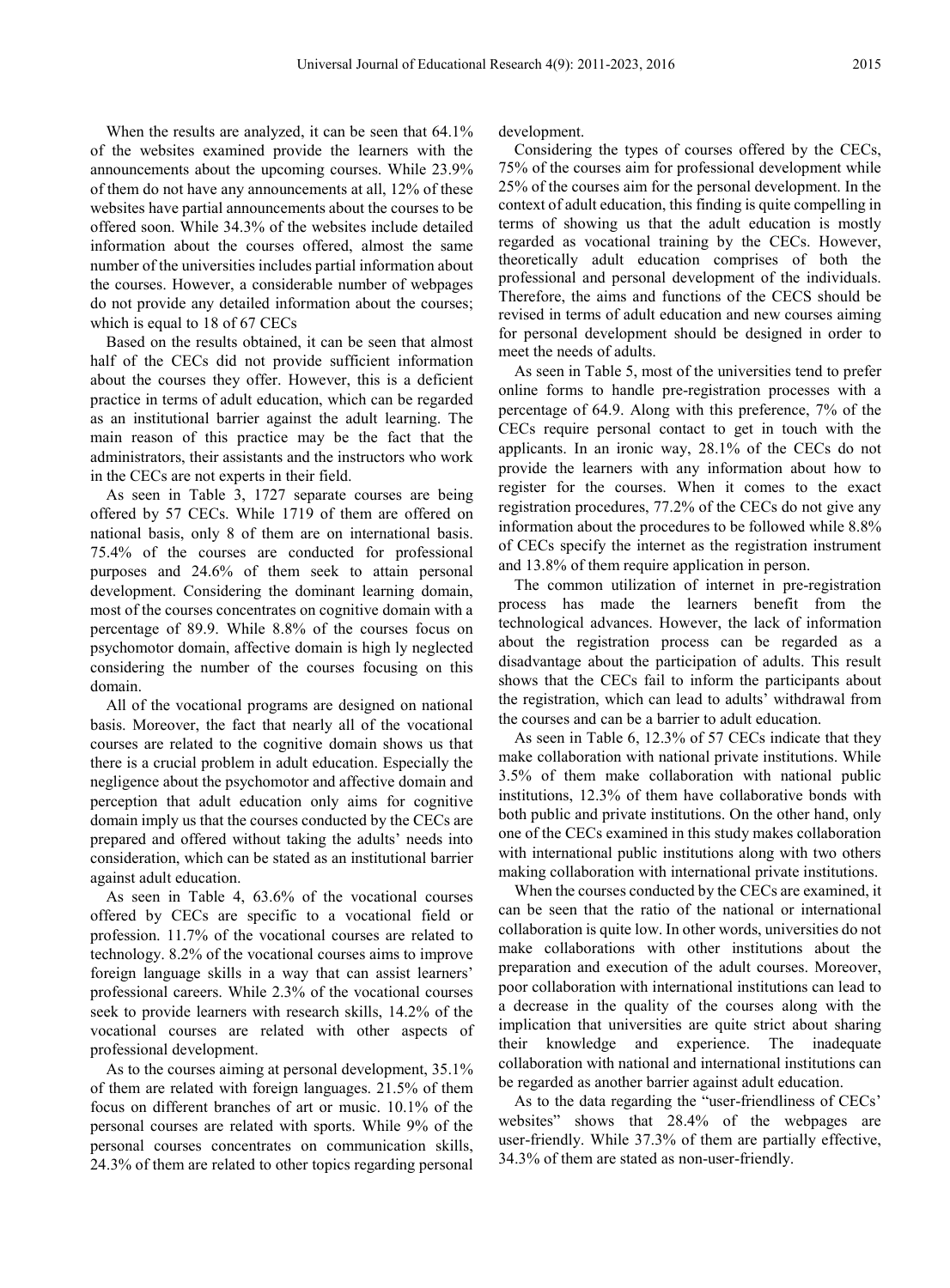|                         | Existent      |            | Non-existent  |               | Partially existent |               | Total         |           |
|-------------------------|---------------|------------|---------------|---------------|--------------------|---------------|---------------|-----------|
|                         | Vocational    | Personal   | Vocational    | Personal      | Vocational         | Personal      | Vocational    | Personal  |
|                         | $\frac{0}{0}$ | $\%$       | $\frac{0}{0}$ | $\frac{0}{0}$ | $\frac{0}{0}$      | $\frac{0}{0}$ | $\frac{0}{0}$ | $\%$      |
| Announcements           | 83.3<br>40    | 29<br>82.9 | 8<br>16.7     | 17.1<br>6     | 0                  |               | 48<br>100     | 100<br>35 |
| Detailed<br>information | 20.8<br>10    | 11.4       | $\mathbf{0}$  |               | 79.2<br>38         | 88.6<br>31    | 48<br>100     | 100<br>35 |

**Table 7.** Informing the target group about the vocational and personal courses

#### **3. 2. The Detailed Analysis of Professional and Personal Courses' Curricula**

Twelve basic criteria were determined to examine the curricula of the courses which focus on professional development and personal development. These criteria consist of 'informing the target group about the courses, the topic of the courses, the length of the courses, registration procedures, pricing, criteria for the learners to attend the course, the size of the group, teaching and learning processes, terms for fulfilling the requirements of the course, collaboration with institutions, employment, and user-friendliness of the website. The findings related to the detailed analysis of the curricula are presented in Table 7-11

As seen in Table 7, there are announcements about 83.3% of 48 vocational and 82.9% of 35 personal courses on the webpages of the CECs. While there is detailed information about 20.8% of the vocational courses, there is only partial information about 79.2% of them. Similarly, 11.4% of the personal courses have detailed descriptions on the webpages while there is only partial information about 88.6% of them.

According to Table 7, CECs put announcements about most of the upcoming courses on their websites, which can help the adults learn about the courses to be offered. However, detailed information about these courses are only partially existent, which can undermine the adult participation as they are not informed well.

When the courses are classified, 66.6% of 49 vocational courses analyzed are specific to a vocational field or profession such as Mathematics, Science, Engineering, Business Administration, health and so on. 14.6% of them are related to technology as seen in Table 8. 4.2% of the vocational courses aims to improve foreign language skills in a way that can assist learners' professional careers. While 6.3% of the vocational courses seek to provide learners with research skills, 8.3% of the vocational courses are related with other aspects of professional development. As to the courses aiming for personal development, 25.7% of them are related with foreign languages. 22.9% of them focus on different branches of art or music. 11.4% of the personal courses are related with sports. While 8.6% of the personal courses concentrates on communication skills, 31.4% of them are related to other topics regarding personal development.

Examining the genres of the courses offered by the CECs, we can see that these genres mainly cover the topics universities teach in undergraduate and graduate level. Also,

it is found out that only 35 universities from our sample offer adult education programs related to personal development. However, adult education covers both the professional and personal development of the individuals. As a result, it can be said that the CECs offering only vocational courses are a barrier against the adult education and they should focus on the adults' personal development as much as they focus on their professional development.

**Table 8.** The types of vocational and personal courses

|                                                                                                                     |                | Professional  |                  | Personal         |  |  |
|---------------------------------------------------------------------------------------------------------------------|----------------|---------------|------------------|------------------|--|--|
| Type                                                                                                                |                | Development   |                  | Development      |  |  |
|                                                                                                                     | f              | $\frac{0}{0}$ | f                | $\frac{0}{0}$    |  |  |
| Specific to a field<br>(Mathematics,<br>Science, Engineering,<br><b>Business</b><br>Administration,<br>Health etc.) | 32             | 66.6          | $\theta$         | $\theta$         |  |  |
| Technology                                                                                                          | 7              | 14.6          | $\boldsymbol{0}$ | $\theta$         |  |  |
| Research-related                                                                                                    | 3              | 6.3           | $\theta$         | $\theta$         |  |  |
| Foreign language                                                                                                    | $\overline{2}$ | 4.2           | $\theta$         | $\theta$         |  |  |
| Other                                                                                                               | 4              | 8.3           | $\theta$         | $\boldsymbol{0}$ |  |  |
| Other                                                                                                               | $\theta$       | $\theta$      | 11               | 31.4             |  |  |
| Foreign language                                                                                                    | $\theta$       | $\theta$      | 9                | 25.7             |  |  |
| Art and music                                                                                                       | $\theta$       | $\theta$      | 8                | 22.9             |  |  |
| <b>Sports</b>                                                                                                       | $\theta$       | $\theta$      | 4                | 11.4             |  |  |
| Communication skills                                                                                                | $\theta$       | $\theta$      | 3                | 8.6              |  |  |
| Total:                                                                                                              | 48             | 100           | 35               | 100              |  |  |

In the Table 9, it can be seen that while 95.8% of the vocational courses focus on cognitive domain, 4.2% of them are on psychomotor domain. On the other hand, 65.7% of personal courses belong to cognitive domain. While 25.7% of the courses concentrate on psychomotor domain, only 8.6% of them are oriented towards affective domain. Similar to the results of the macro analysis, cognitive domain is the most dominant domain while the psychomotor domain and affective domain is highly disregarded.

As to the length of courses, half of the vocational courses are offered as short-term while 27.1 of the courses are medium-term and 20.8% of them are long-term programs. There is no information about the length of 2.1% of the vocational courses. 71.4 % of the personal courses are designed as short-term courses. 20% of them are labelled as medium-term. However, none of the personal courses analyzed is considered as long-term courses along with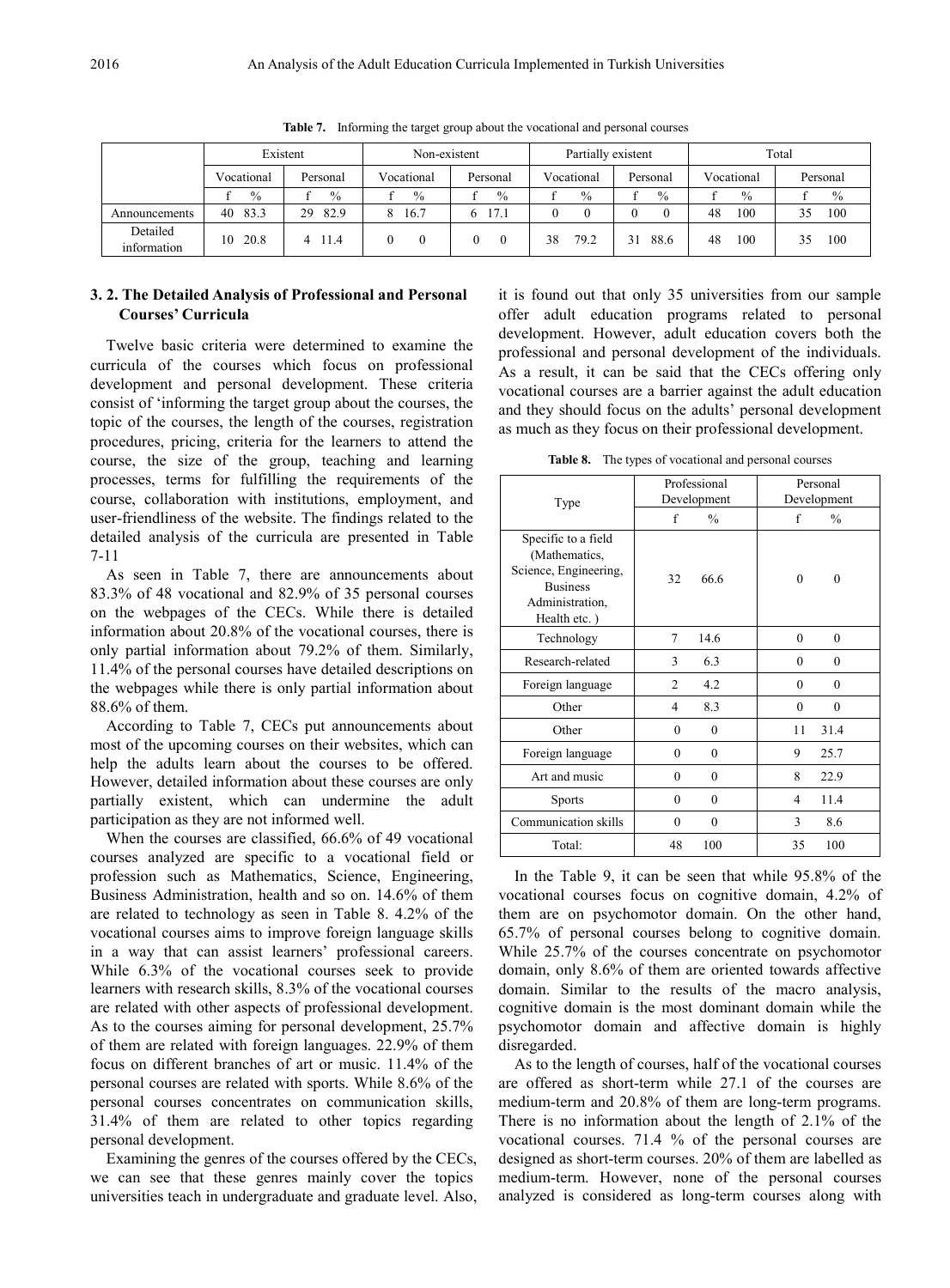8.6% of the courses with no information about their length. Although adult education programs can last for a couple of hours or even months [16], in order to create permanent changes in behavior, adult education programs should be mostly medium or long-term, which will give the instructors and the learners enough time for meaningful and permanent learning.

It can be stated that internet is the main and the most frequent instrument for the pre-registration to the courses. 60.4% of the vocational and 65.7% of the personal courses require to deal with the pre-registration through internet. While 10.4% of the vocational and 5.7% of the personal courses require personal contact for pre-registration, 29.2% of the vocational and 28.6% of the personal courses do not specify how to deal with the pre-registration procedures. As to the exact registration, there is no information about how to register to 70.8% of the vocational and 72.2% of the personal courses. 6.3% of the vocational and 5.6% of the personal courses utilize internet as the registration instrument. While 22.9% of the vocational courses require personal contact for registration, 19.4% of the personal courses use the same registration pattern. The fact that there is not sufficient information about the registration on the websites is congruent with the results of the macro analysis and a barrier against the enhancement of participation in adult education.

As to the pricing of the courses, %72.9% of the vocational and 82.8% of the personal courses are paid. While 2.1% of the vocational and 2.9% of the personal courses are free of charge, there is no information about the pricing policy of 25% of the vocational and 14.3% of the personal courses. 77.1% of the vocational and 94.3% of the personal courses are paid by the individuals attending the course. However, there is no information about 22.9% of the vocational and 5.7% of the personal courses in terms of by whom they are paid. Seen in Table 9, there is no discount policy in 43.8% of the vocational and 37% of the personal courses. There is discount for students in 25% of the vocational and 23.9% of the personal courses, for the university personnel in 20.8% of the vocational and 21.7% of the personal courses, for the employees working in public institutions in 2.1% of the vocational and 8.7% of the personal courses and for other applicants in 8.3% of the vocational and 6.5% of the personal courses based on different criteria. Lastly, there is discount for applicants based on their age in only 2.2% of the personal courses.

The fact that most of the courses are paid -generally by the adults- and there is no discount in almost half of the courses show us that these courses are only available for those who can already afford them. However, adult education should be a second chance for those deprived of educational opportunities like the elderly, the women, the less affluent, the minorities etc. who are also deprived of economical opportunities to afford education [1]. Moreover, the fact that discounts are only available for the university staff or students along with those who are working in

public institutions strengthens the conclusion that courses conducted by CECs aim to meet the professional or personal education needs of who are currently employed. The current pricing and discount policies of the CECs show us that they fail to contribute to the equality by providing education for those who can afford rather than for all.

**Table 9.** Detailed information about the vocational and personal courses

|                                  |                              | Vocational     |               | Personal     |                  |
|----------------------------------|------------------------------|----------------|---------------|--------------|------------------|
|                                  |                              | f              | $\frac{0}{0}$ | f            | $\frac{0}{0}$    |
|                                  | Cognitive                    | 46             | 95.8          | 23           | 65.7             |
| Learning domain                  | Affective                    | $\theta$       | $\theta$      | 3            | 8.6              |
|                                  | Psychomotor                  | 2              | 4.2           | 9            | 25.7             |
|                                  | Total:                       | 48             | 100           | 35           | 100              |
|                                  | Short-term (1-60<br>hours)   | 24             | 50            | 25           | 71.4             |
| The length of the                | Medium-term<br>$(60-180 h.)$ | 13             | 27.1          | 7            | 20               |
| courses                          | Long-term $(180+$<br>hours)  | 10             | 20.8          | 0            | $\boldsymbol{0}$ |
|                                  | No information               | 1              | 2.1           | 3            | 8.6              |
|                                  | Total:                       | 48             | 100           | 35           | 100              |
|                                  | Internet                     | 29             | 60.4          | 23           | 65.7             |
| Pre-registration                 | In person                    | 5              | 10.4          | 2            | 5.7              |
|                                  | No information               | 14             | 29.2          | 10           | 28.6             |
|                                  | Total:                       | 48             | 100           | 35           | 100              |
|                                  | Internet                     | 3              | 6.3           | 2            | 5.6              |
|                                  | Mail                         | $\theta$       | $\theta$      | 1            | 2.8              |
| Registration                     | In person                    | 11             | 22.9          | 7            | 19.4             |
|                                  | No information               | 34             | 70.8          | 26           | 72.2             |
|                                  | Total:                       | 48             | 100           | 36           | 100              |
|                                  | Free                         | 1              | 2.1           | 1            | 2.9              |
| Pricing                          | Paid                         | 35             | 72.9          | 29           | 82.8             |
|                                  | No information               | 12             | 25            | 51           | 4.3              |
|                                  | Total:                       | 48             | 100           | 35           | 100              |
| Discount                         | No discount                  | 21             | 43.8          | 17           | 37               |
|                                  | For age                      | $\overline{0}$ | 0             | 1            | 2.2              |
|                                  | For students                 | 12             | 25            | 11           | 23.9             |
|                                  | For personnel                | 10             | 20.8          | 10           | 21.7             |
|                                  | For public<br>employees      | 1              | 2.1           | 4            | 8.7              |
|                                  | For others                   | 4              | 8.3           | 3            | 6.5              |
|                                  | Total:                       | 48             | 100           | 46           | 100              |
| Criteria for the                 | No criterion                 | 25             | 48            | 24           | 68.5             |
| course to be<br>offered or taken | Criteria for<br>readiness    | 71             | 3.5           | $\mathbf{1}$ | 2.9              |
| by the applicants                | Criteria for<br>group size   | 20             | 38.5          | 10           | 28.6             |
|                                  | Total:                       | 52             | 100           | 35           | 100              |
| The features of                  | Small group<br>$(2-20)$      | 11             | 22.4          | 7            | 20               |
| the target group                 | Large group<br>$(+20)$       | 7              | 14.3          | 4            | 11.4             |
|                                  | No information               | 31             | 63.3          | 24           | 68.6             |
|                                  | Total:                       | 49             | 100           | 35           | 100              |

Some of the courses have some criteria in order for the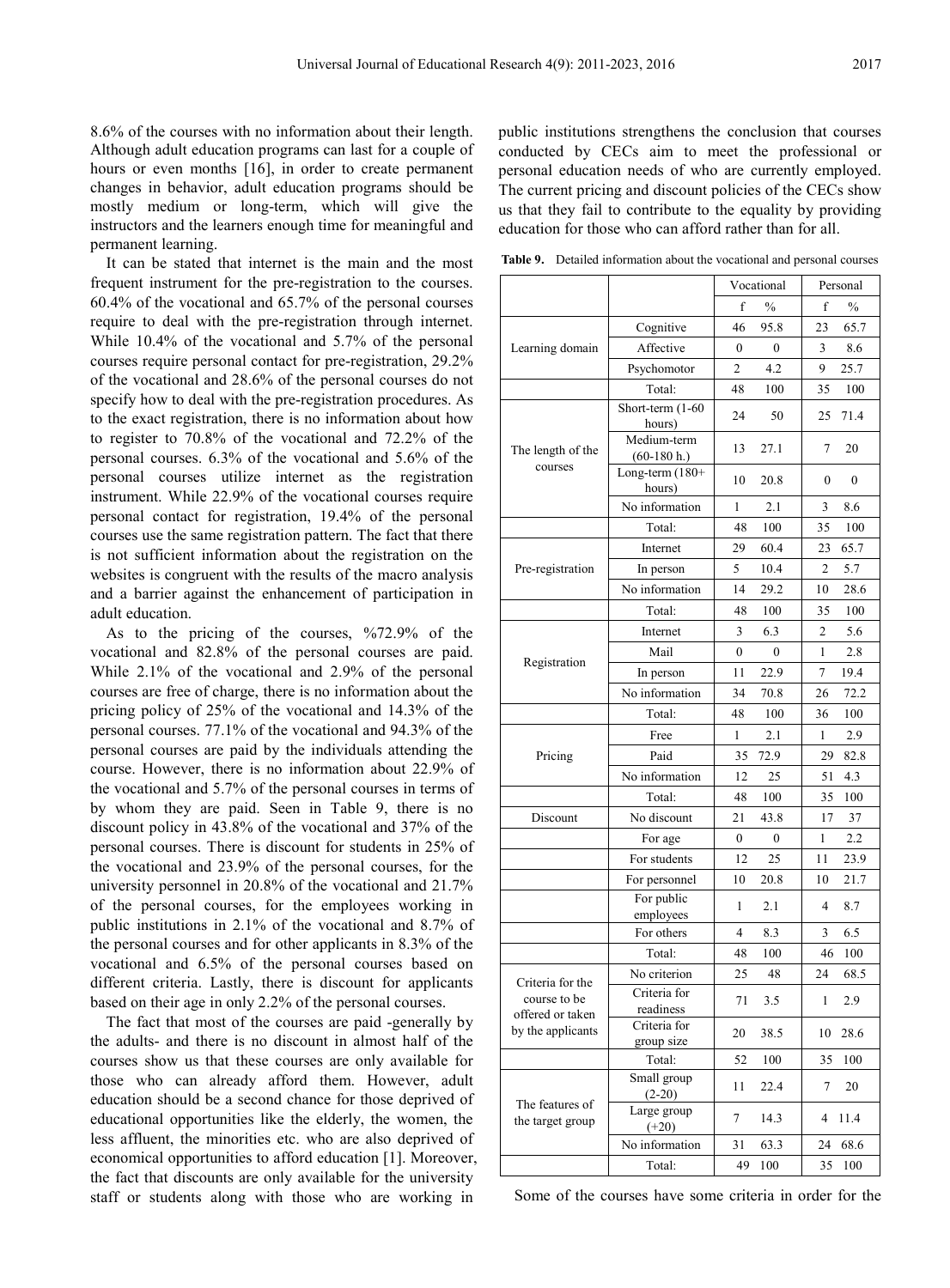course to be offered or in order for applicants to attend the course. As seen in Table 9, 13.5% of the vocational and 2.9% of the personal courses have criteria for readiness to be met by the applicants. While 38.5% of the vocational and 28.6% of the personal courses have criteria about group size, 48% of the vocational and 68.5% of the personal courses have no criterion for the course to be offered. It is found out that there is generally no criterion for the programs to be offered and the criteria established are about how many people will be in the classes. The fact that the criteria for the courses to be offered are not established properly is a crucial problem for the adult education.

As to the group size, 22.4% of the vocational and 20% of the personal courses are conducted with small group ranging from 2 learners to 20 learners. 14.3% of the vocational and 11.4% of the personal courses are offered for large groups referring to 21 learners and more. Unfortunately, there is no information about the group size about 63.3% of the vocational and 68.6% of the personal courses. The absence of information about the size of the target group shows that these courses are offered for everyone who demands for the course without paying any special attention to the group size.

It can be seen in Table 10 that 26.8% of the vocational and 20.8% of the personal courses aim for people aged between 18 and 26. 34.8% of the vocational and 20.8% of the personal courses are for people aged between 26 and 60. While 29.5% of the vocational and 20.8% of the personal courses are for people aged over 60, there is no information about the target age group of 8.9% of the vocational and 24.6% of the personal courses. Lastly, 13% of the personal courses aim for children aged between 0 and 18. Since 48 vocational and 35 personal courses are examined, it is found out that most of these courses aim for people aged between 18-60+. This result shows that the courses of the CECs aim for elder people along with other age groups, which can contribute to the social equality providing educational opportunities for them.

According to the data, 48% of the vocational and 47.2% of the personal courses take place in the facilities of the universities. While 6% of the vocational and 5.6% of the personal courses take place outside the university, there is no information about the place of the courses in 46% of the vocational and 47.2% of the personal courses. The fact that half of the courses are delivered in the university and the location of other half is unknown, it can be said that using the facilities of the universities can enhance the adult learning as universities generally have a broader range of learning environments such as laboratories or ateliers etc., while the unspecified learning environment can be a barrier against adult education as insufficient information may lead the learners to lose interest.

46.3% of the vocational and 38.9% of the personal courses take place in classrooms. While 7.4% of the vocational and 2.8% of the personal courses are conducted in laboratories, only 5.6% of the vocational courses take

place in e-learning environment. Moreover, 1.8% of the vocational and 11.1% of the personal courses take place in other facilities such as gymnasium, atelier etc. Lastly, there is no information about 38.9% of the vocational and 47.2% of the personal courses in terms of the places in which the lessons take place. The lack of information about the learning environment in almost half of the courses can be deficiency in terms of adult education and a sign that the managers and other staff of the CECs are not expert in preparing adult education programs. On the other hand, the fact that almost half of the courses are conducted in classrooms gives the implication that the methods used in these courses may be traditionally teacher-centered.

As to the mode of instruction, 47% of the vocational and 50% of the personal courses are conducted face-to-face. While 6.2% of the vocational courses adopt blended instruction, 13.6% of the vocational and 15.2 of the personal courses are applied courses. Theoretical courses constitute 15.1% of the vocational and 8.7% of the personal courses. Unfortunately, there is no information about 18.2% of the vocational and 26.1% of the personal courses in terms of the mode of instruction. The fact that almost half of the courses are conducted face-to-face and blended learning or distance education is not utilized can be a barrier against making the adult education more available and prevalent.

As for the instructors, 43.8% of the vocational and 37.1% of the personal courses are conducted by academicians. While 4.2% of the vocational and 11.4% of the personal courses are conducted by instructors who work in the related sector, 14.5% of the vocational and 8.6% of the personal courses are conducted by a team of instructors comprised of both academicians and instructors from the sector. Nevertheless, there is no information about 37.5% of the vocational and 42.9% of the personal courses in terms of their instructors. Being taught by the academician, almost half of the courses are delivered by the experts in their fields. Moreover, employing people from the sector as instructors can enrich the programs with their experience. However, whether these academicians or instructors from the sector have the required andragogy knowledge is still unknown in addition to having no information about who the instructors are of one fourth of the courses.

Although there is no information about 80% of the vocational and 77.1% of the personal courses in terms of the materials used in teaching-learning process, in 6% of the vocational and 2.9% of the personal courses, printed resources are utilized based on the data. While technological resources such as computers or projectors are utilized in 8% of the vocational and 8.6% of the personal courses, e-resources are only used in 2% of the vocational courses. Other materials are also adopted by 4% of the vocational and 11.4% of the personal courses. Based on this result, it is found out that adult education curricula of the CECs do not generally specify the materials to be used, which can be a hurdle against the adult participation as the adults need to know what is to be learned or covered by which materials.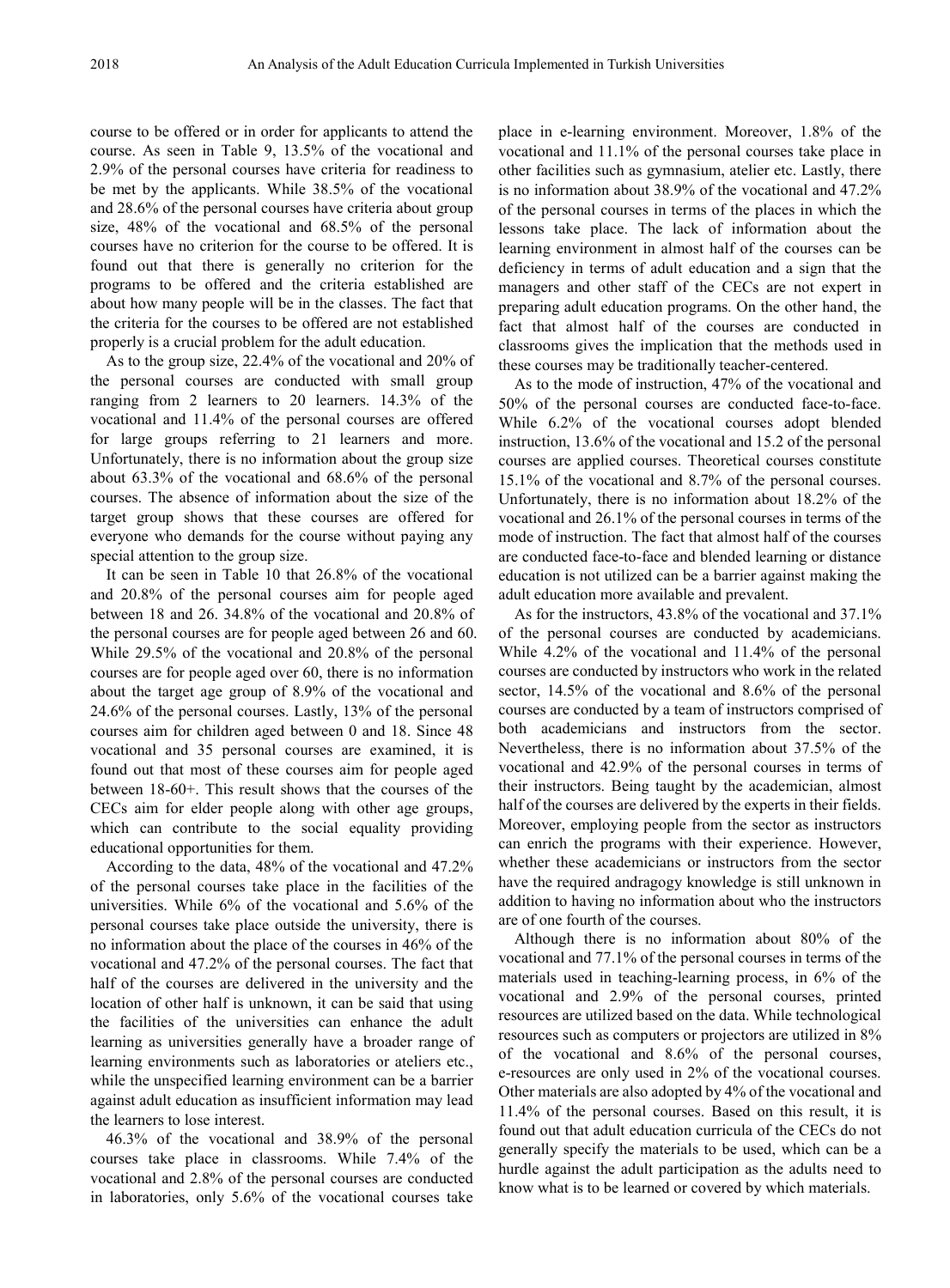|                                     |                              |                | Vocational     |                | Personal      |  |  |
|-------------------------------------|------------------------------|----------------|----------------|----------------|---------------|--|--|
|                                     |                              | f              | $\frac{0}{0}$  | f              | $\frac{0}{0}$ |  |  |
|                                     | The child $(0-18)$           | $\mathbf{0}$   | $\theta$       | 10             | 13            |  |  |
| The age span of<br>the target group | The young $(18-26)$          | 30             | 26.8           | 16             | 20.8          |  |  |
|                                     | The adult $(26-60)$          | 39             | 34.8           | 16             | 20.8          |  |  |
|                                     | The old $(60+)$              | 33             | 29.5           | 16             | 20.8          |  |  |
|                                     | No information               | 10             | 8.9            | 19             | 24            |  |  |
|                                     | Total:                       | 112            | 100            | 77             | 100           |  |  |
|                                     | Within the<br>university     | 24             | 48             | 17             | 47.2          |  |  |
| The place of<br>the course          | Outside the<br>university    | 3              | 6              | $\overline{c}$ | 5.6           |  |  |
|                                     | No information               | 23             | 46             | 17             | 47.2          |  |  |
|                                     | Total:                       | 50             | 100            | 36             | 100           |  |  |
|                                     | Laboratory                   | 4              | 7.4            | 1              | 2.8           |  |  |
|                                     | Classroom                    | 25             | 46.3           | 14             | 38.9          |  |  |
| The learning<br>environment         | E-learning                   | 3              | 5.6            | $\theta$       | $\theta$      |  |  |
|                                     | Other                        | 1              | 1.8            | $\overline{4}$ | 11.1          |  |  |
|                                     | No information               | 21             | 38.9           | 17             | 47.2          |  |  |
|                                     | Total:                       | 54             | 100            | 36             | 100           |  |  |
|                                     | Face-to-face                 | 31             | 47             | 23             | 50            |  |  |
|                                     | Blended                      | 4              | 6.1            | $\mathbf{0}$   | $\mathbf{0}$  |  |  |
| Mode of<br>instruction              | Applied                      | 91             | 3.6            | 71             | 5.2           |  |  |
|                                     | Theoretical                  | 10             | 15.1           | $\overline{4}$ | 8.7           |  |  |
|                                     | No information               | 12             | 18.2           | 12             | 26.1          |  |  |
|                                     | Total:                       | 66             | 100            | 46             | 100           |  |  |
|                                     | Academicians                 | 21             | 43.8           | 13             | 37.1          |  |  |
| The instructor                      | Employees from<br>the sector | $\overline{2}$ | 4.2            | 4              | 11.4          |  |  |
|                                     | Both                         | 7              | 14.5           | 3              | 8.6           |  |  |
|                                     | No information               | 18             | 37.5           | 15             | 42.9          |  |  |
|                                     | Total:                       | 48             | 100            | 35             | 100           |  |  |
|                                     | Printed resources            | $\overline{3}$ | 6              | $\mathbf{1}$   | 2.9           |  |  |
|                                     | E-resources                  | 1              | $\overline{2}$ | $\theta$       | 0             |  |  |
| Materials                           | Technological<br>resources   | 4              | 8              | 3              | 8.6           |  |  |
|                                     | Other                        | 2              | 4              | 4              | 11.4          |  |  |
|                                     | No information               | 40             | 80             | 27             | 77.1          |  |  |
|                                     | Total:                       | 50             | 100            | 35             | 100           |  |  |

In 18.9% of the vocational and 2.8% of the personal courses, exam scores are the basis to determine the success of the learners. While participation is the criterion for success in 18.9% of the vocational and 2.8% of the personal courses, project completion is adopted as the success criterion in only 1.9% of the vocational courses. In 7.5% of the vocational and 16.6% of the personal courses, attendance is the main criterion to determine the success level. Unfortunately, there is no information about 52.8% of the vocational and 77.8% of the personal courses in terms of

criteria for success.

**Table 10.** Detailed information about the curricula of the vocational and personal courses

**Table 11.** Information about the testing and evaluation processes of the vocational and personal courses

|                           |                           | Vocational     |               | Personal       |               |
|---------------------------|---------------------------|----------------|---------------|----------------|---------------|
|                           |                           | f              | $\frac{0}{0}$ | f              | $\frac{0}{0}$ |
| Testing and<br>evaluation | Written exam              | 6              | 11.1          | $\theta$       | $\theta$      |
|                           | Oral exam                 | 1              | 1.9           | $\mathbf{0}$   | $\theta$      |
|                           | Applied exam              | $\mathbf{0}$   | $\mathbf{0}$  | 1              | 2.7           |
|                           | Project<br>evaluation     | 1              | 1.9           | $\mathbf{0}$   | $\mathbf{0}$  |
|                           | Exam                      | 4              | 7.4           | 1              | 2.7           |
|                           | Participation             | 9              | 16.6          | 1              | 2.7           |
|                           | No evaluation             | 4              | 7.4           | 6              | 16.2          |
|                           | No information            | 29             | 53.7          | 28             | 75.7          |
|                           | Total:                    | 54             | 100           | 37             | 100           |
| Criteria for<br>success   | Exam scores               | 10             | 18.9          | 1              | 2.8           |
|                           | Participation             | 10             | 18.9          | 1              | 2.8           |
|                           | Project<br>completion     | 1              | 1.9           | $\mathbf{0}$   | $\mathbf{0}$  |
|                           | Attending the<br>course   | 4              | 7.5           | 6              | 16.6          |
|                           | No information            | 28             | 52.8          | 28             | 77.8          |
|                           | Total:                    | 53             | 100           | 36             | 100           |
| Certification             | Certificate               | 25             | 52.1          | 3              | 8.6           |
|                           | Participation<br>document | 6              | 12.5          | 5              | 14.3          |
|                           | Both                      | $\overline{c}$ | 4.2           | 0              | $\theta$      |
|                           | No document               | 1              | 2.1           | $\overline{2}$ | 5.7           |
|                           | No information            | 14             | 29.1          | 25             | 71.4          |
|                           | Total:                    | 48             | 100           | 35             | 100           |

Learners who successfully finish the courses are given certificates at the end of 52.1% of the vocational and 8.6% of the personal courses. In 12.5% of the vocational and 14.3% of the personal courses, learners are given a participation document at the end of the course. In 4.2% of the vocational courses, learners are given both certificate and participation document. While there is no document given in 2.1% of the vocational and 5.7% of the personal courses, there is no information about 29.1% of the vocational and 71.4% of the personal courses in terms of certification policy.

In conclusion, the fact that there is no information about half of the vocational and most of the personal courses can be regarded as a crucial barrier against the adult education since the adults need to get a concrete reward at the end of learning. This result also shows us that there is no standard certification policy among CECs regarding adult education.

**4. Discussion**

In this study, it is aimed to analyze the adult learning curricula conducted by the universities in Turkey in the scope of equality, curriculum properties and CEC-related barriers against adult education. The courses conducted by CECs which function under the universities in Turkey was analyzed in this research on macro and micro level.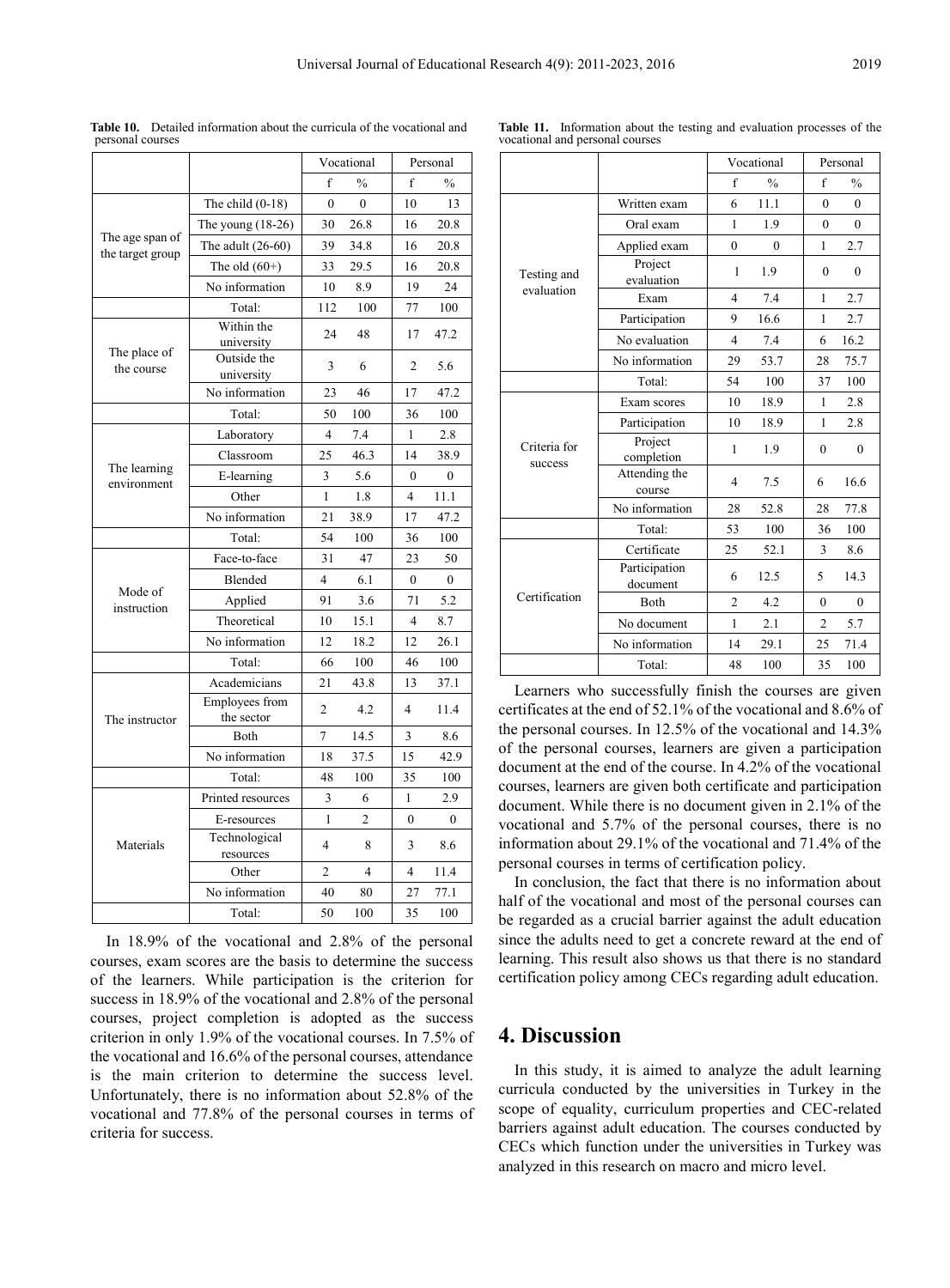Based on the results, it is found out that the personal courses conducted by the CECs are offered for almost all age groups while vocational courses aim for all individuals aged above 18. Providing a wide range of age groups with educational opportunities, CECs seem to contribute to social equality in some way for especially elder people. However, we found out that CECs do not offer courses specifically for disadvantaged adults like the minorities or handicapped people. Moreover, it is found out that most of the courses offered by the CECs are paid –generally by the learners-, which shows that CECs only aim for learners who have the financial stability to afford education and probably are already employed. Also, it is found out that only 3% of both vocational and personal development courses are free and the information about pricing and payment about some courses were missing on the webpages. As it was stated by Kılıklı [18], CECs are financed only by the payments of the trainees. This result about the pricing in our study can be explained with the dependence of the CECs on the income of the courses paid by the trainees. In other words, if it were not for these payments, it would be impossible for the CECs to offer courses as they are not financially supported by the government or any other institutions. However, that the learners have to pay for education and courses are not available for those who are unemployed or deprived of educational background to earn enough to pay for education show that these disadvantaged adults are pushed from adult education and the CECs of the universities only function or serve for those who have the required educational background to afford more education. In terms of contributing the social equality, CECs of the universities are incompetent as the Public Education Centers which are another prominent centers for adult education [6]. These results lead to the conclusion that "education is a form of production whereas learning is a form of consumption – the learning society is a consumer market" [4]. As the CECs do not get any financial support from the government or the universities' budget, the roots of the role that CECs play in promoting social inequality can be found in educational policies of the government and Higher Education Council which are the supreme and ultimate policy maker for universities in Turkey.

As to the institutional barriers against adult education, firstly, it is found out that there is insufficient information and announcements about the courses which can hinder the adult participation in the courses. Also, poor information about the registration processes stated on the websites can be regarded as another barrier against the prevalence of adult education since the lack of related information can lead learners to give up on signing for the course. It is also found out that only 14 universities have collaboration with national institutions and 3 universities with international institutions. This result shows that the universities are strict about sharing knowledge and experience with other institutions and also missing out the opportunity to benefit from other institutions' experience, which can be a barrier against adult education by negatively affecting the quality of the

instruction given to adults. The deficiency of the universities in collaborating with others raises the question that there might be some bureaucratic or other kinds of obstacles; however, these probable obstacles are beyond the focus of this study and requires further research.

Another barrier against the prevalence of adult education is the inefficiency of the websites with partially existent detailed information about the courses. As the internet is a very common communication means, preparing more efficient websites and providing more detailed information about the courses can help the adults to be aware of the courses that they might be interested in. Besides, although the CECs of the universities require internet-based application for courses, there is not sufficient information about these courses on their websites, which can be regarded as a contradiction.

According to the results, 1303 of 1727 courses are related to professional development of the adults while only 424 of them aim for their personal development. Moreover, some CECs do not offer any courses related to the personal development at all. These results indicate that the primary focus of the CECs is on offering vocational courses which might stem from the fact that universities are highly competent in vocational education due to their experience in undergraduate and graduate programs and might lack in academic competence and teaching staff expert in personal development of the individuals. However, adult education encompasses the development of all aspects of adults including professional, personal, cognitive, psychomotor, affective and even moral facets [4]; and adult education in Turkey theoretically seeks to meet the educational needs of the adults throughout their lives regardless of whether these needs are related to their professional or personal development [22,25]. As a matter of fact, according to the results of the study carried out by Taşcı et al. [23], the primary aim of adults in participating in education is personal development followed by acquisition of a profession and getting a certificate. In this context, the CECs which do not offer personal development courses or focusing heavily on vocational education can be regarded as another barrier hindering the prevalence of adult education since they neglect to meet the personal development needs of adults.

As the results indicate, 89.8% of the 1724 courses offered by the CECs aim for cognitive domain, 8.8% of them aim for psychomotor domain and 1.4 of them aim for affective domain, which shows that affective and psychomotor domain is highly neglected. This negligence implies that these programs may have been designed without taking the needs of the adults into consideration and adult education is perceived mainly by the CECs as the development of cognitive domain, which can undermine adult education as the educational needs of the adults regarding the affective and psychomotor domain are unmet.

Since the half of the vocational courses and 71% of the personal courses are short-term courses which last less than 60 hours in total, it can be inferred that the quality of these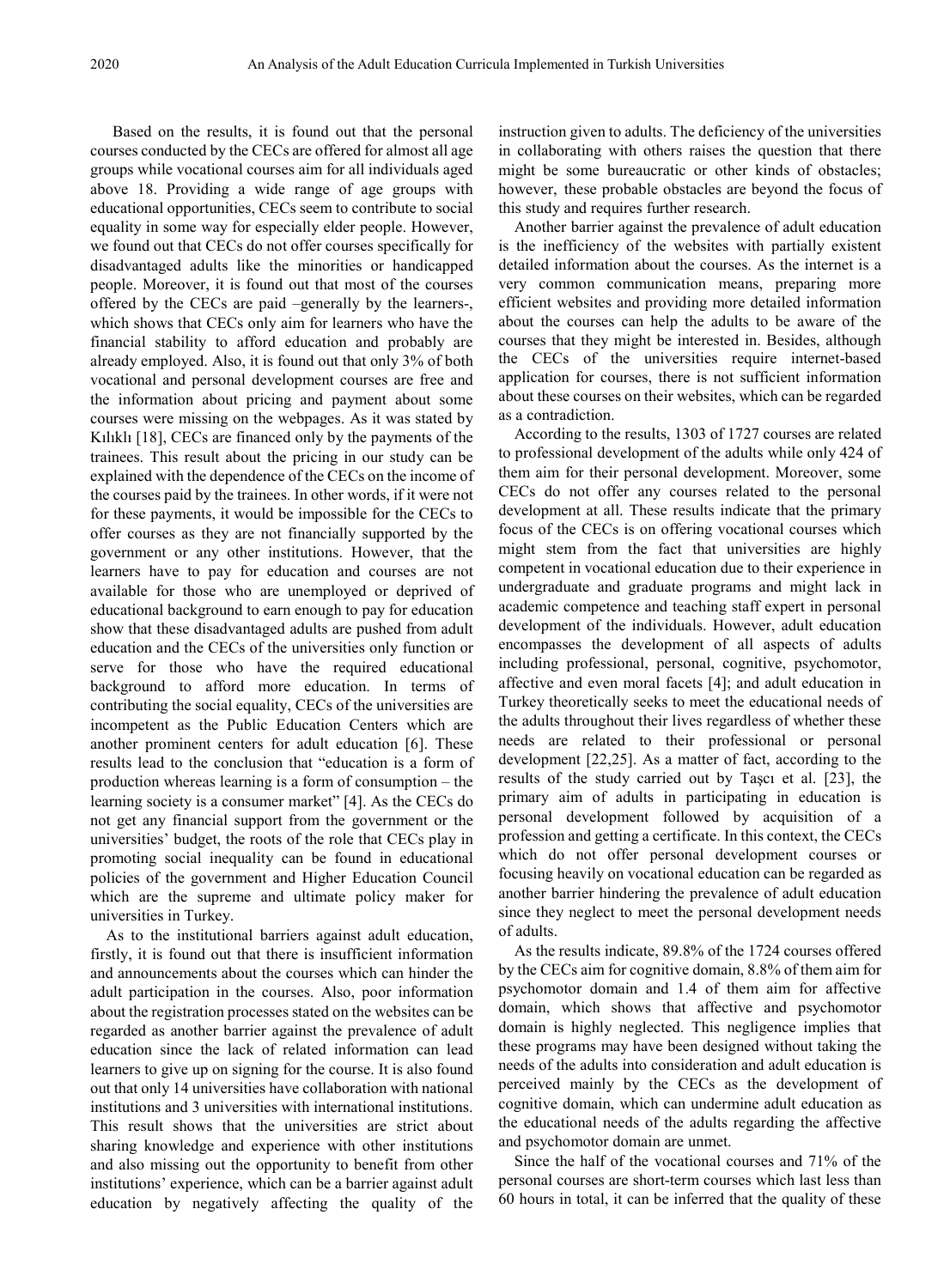courses and permanence of the adults' learning is questionable due to the fact that short-term courses might be unable to provide the learners and instructors with the required time resource to achieve educational objectives, which can be regarded as another barrier against the adult education.

Congruent with the results of the study conducted by Kılıklı [18], CECs are found to have no standard certification policy. Moreover, 3 of 83 courses, analyzed in detail, do not provide any documents or certificates at the end of the courses while 39 of them do not provide any information about the certificates or documents to be given. However, certification of the courses contributes to the validity of the learning and serves for one of the basic motives of adult learners in participating in education [23]. Although the modularization and accreditation of the courses for adults was firstly proposed in 1960s [4] and has been one of the primary aims of TUCEC [20], it is seen that this policy has not yet effectively put in practice in Turkey. Therefore, the absence of certification, unstandardized certificates, and poor information about the certificates or documents to be given can be viewed as obstacles undermining the adult education.

Last institutional barrier related to the CECs is identified as their pricing policies which gives only the adults who can afford the chance to get education. According to the findings about pricing policy, 64 of the 83 courses are paid by the learners and in 38 of them there is no discount for any learner profile. However, that the learning is required or provided or paid by the employer increases the participation of adults in education [26] in addition to open courses that requires no payment for the learners.

As for the properties of curricula implemented by the CECs, due to the insufficient information stated in websites of the CECs, many aspects of the curricula such as objectives or methods and approaches could not be analyzed. As the adult learners need to know why they are learning [12], the specification of the objectives and informing the learners about these objectives is a crucial component of adult education programs. Also, adults tend to attend courses at the right level and relevant to their needs in addition to matching their abilities [1]. Therefore, the inadequacy of the curricula and the lack of information about the programs constitutes a risk against the adult learning.

Despite the deficiencies in the curricula of the CECs, a holistic overview of these curricula could still be obtained based on the results of this study. Firstly, with 69 curricula out of 83, it can be concluded that most curricula implemented by the CECs are cognitive-domain-oriented and affective and psychomotor domain are highly neglected. As 49 of the 83 curricula is planned as short-term, it can be concluded that middle-term or long-term courses are not frequently offered neither favored by the CECs. The adult education programs of the CECs generally do not specify the size of the group for which the courses are offered. Moreover, more than half of the programs do not specify any criterion for learners to be able to take the course. As 41

programs out of 83 are conducted within the universities using their facilities, it can be stated that university facilities are the biggest physical resources for adult education programs of the CECs. Almost half of the instructors who teach for the courses of the CECs are comprised of academicians. As academicians are experts in their subject field, employing them in adult education can be regarded as a strength. However, the andragogy knowledge of these academicians and their competence in adult teaching still remain unanswered, which calls for further research. According to the results, the primary mode of instruction adopted by the CECs is face-to-face instruction with a number of 54 out of 83, and blended learning or distance education is not utilized very commonly. However, the flexible learning environment provided by distance education can contribute to the increase in adult participation in education by allowing them to attend a course they are interested in any time they are available [23]. It has been also found out that in almost half of the courses the materials to be used in the learning process are not specified and the specified ones include printed, online and technological resources. According to the results, more than half of the programs do not specify the testing and evaluation process they conduct and 1 in every 8 programs do not require any testing and evaluation process at all. Besides, the adult education curricula of the CECs have mostly undefined criteria for success with 56 programs out of 83 which provides no information about the criteria.

As a result of this study, it can be stated that the information about the continuing education programs and curricula stated on the webpage of the CECs are not detailed enough to inform the adult learners, which undermines the development and increase of efficiency of the programs offered by the CECs along with the prevalence of adult education. As the learners are not adequately informed, their participation to the programs can be negatively affected. All these give us the implication that the current situation of the CECs undermines the success of adult education in general.

## **5. Conclusions**

In this study it is aimed to examine the characteristics of the programs conducted by the CECS, to reveal whether these programs serve for equality, and to identify the institutional barriers related to the CEC programs against adult education.

The results about the pricing and discount policies and target group that CECs aim for indicate that the CECs of the universities do not contribute to the enhancement of social equality. However, because of the inadequate information in the webpages of the CECs, further studies on a larger scale can be conducted to clarify the current role, function and contribution of CECs to social equality in the context of adult education.

According to the results of this study, it is evident that there are many barriers caused by the CECs threatening the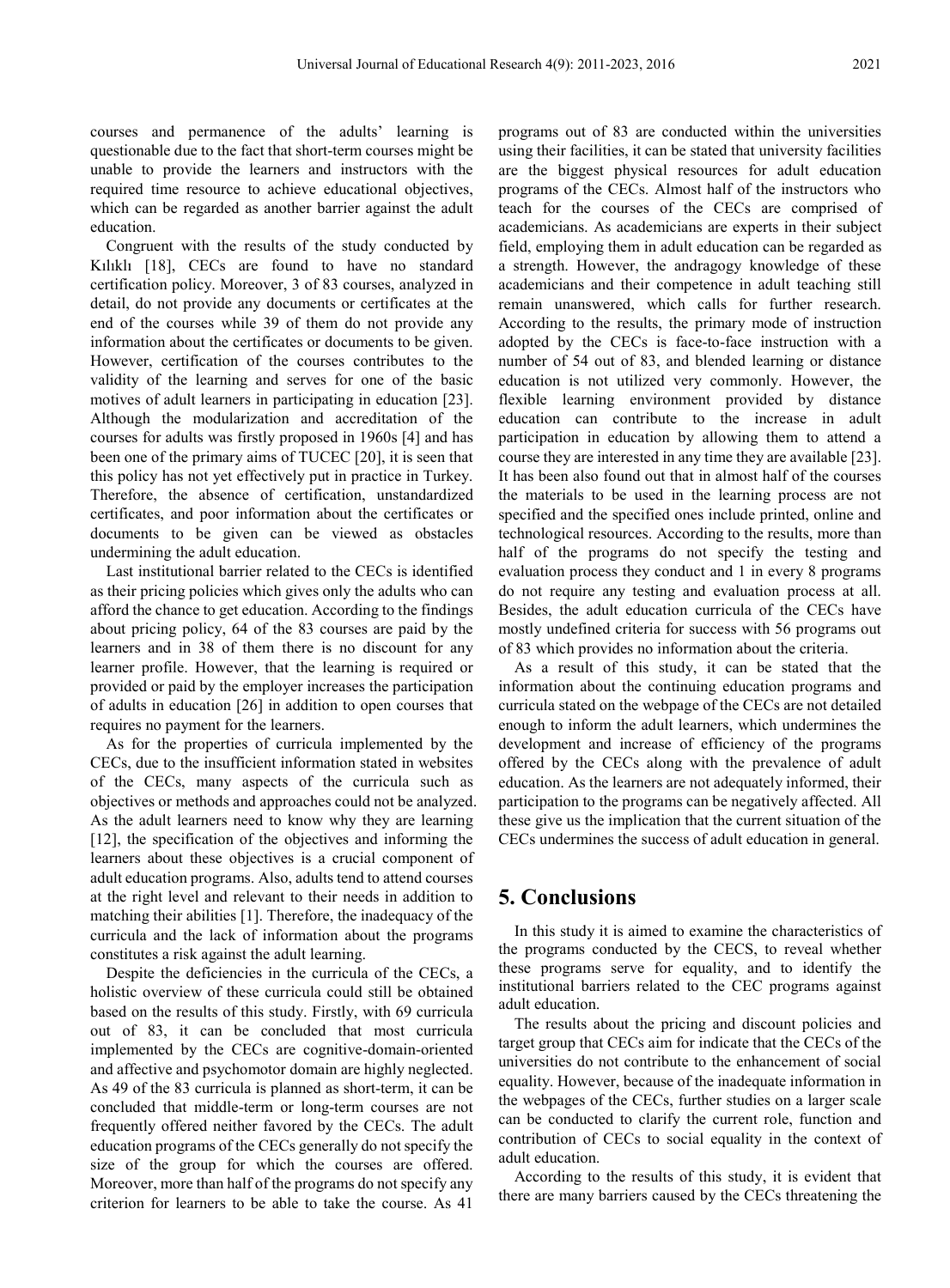enhancement of adult education, which can be stated as the insufficient information and announcements about the courses, inadequate collaboration with national or international institutions, negligence about the personal development of the adults and affective and psychomotor domain, the length of the courses, and non-standard certification policies.

The results regarding the properties of the curricula implemented in CECs indicate that these curricula seem to be designed without taking the needs of adults, basic curriculum development procedures, and features of adults, -namely andragogy- into consideration. Based on the results, it can be deduced that most of the curricula analyzed in this study have been developed or designed by the people who are neither experts nor experienced in adult education and curriculum development.

The insufficient information stated in the webpages of the CECs is the primary indicator of the fact that CECs and TUCEC are unable to form an efficient infrastructure. These deficiencies should be reconsidered and eliminated by taking the necessary precautions by making the CECs function under the supervision and management of the universities. Although the CECs of universities gathered under the roof of TUCEC to function more properly and collaborate more, it is seen that there no standards regarding the design, implementation, administration and supervision of the adult education curricula, which shows that TUCEC fails to fulfill its duties towards the CECs and undermines the quality of these programs. Therefore, further studies regarding the standards of adult education programs in CECs should be carried out and action plans should be implemented to make these programs more effective and efficient.

In adult education centers like CECs which requires knowledge and experience in adult teaching, learning and curriculum, employing academicians who are both competent in adult education and curriculum design, development, implementation and evaluation will contribute to the functionality and performance of these centers. Designing adult education curricula without having the necessary theoretical and applied knowledge about adult learners and curriculum development will lead to problems and affect the quality of these programs negatively. Employing people who have expertise in education as the administrators of the CECs will contribute to the implementation of more qualified programs. Also, further research on the programs conducted by CECs which utilizes single or multiple case study design will provide a deeper insight about the CECs and bring about an understanding regarding the causal relationships between the findings of this study.

### **REFERENCES**

- [1] J. Daines, C. Daines, B. Graham.Adult Learning and Adult Teaching (3rd ed.), Publications Unit Department of Adult Education University of Nottingham, Nottingham, 1993.
- [2] N. Stehr. The Knowledge Society, Sage, London, 1994.
- [3] C. Kerr, J. Dunlop, F. Harbinson, C. Myers. Industrialism and Industrial Man (2nd ed.), Penguin, Harmondsworth, 1973.
- [4] P. Jarvis. Adult Education and Lifelong Learning  $(3<sup>rd</sup> ed.),$ Routledge Falmer, New York, 2004.
- [5] Ministry of National Education. Turkey Lifelong Learning Strategy Document and Action Plan: 2014-2018. Online available from http://hbogm.meb.gov.tr//meb\_iys\_dosyalar/2015\_04/20025 555\_hbostratejibelgesi\_2014\_2018.pdf
- [6] E. Bağcı. Yetişkin Eğitimi ve Eşitlik, Kalkedon, İstanbul, 2014.
- [7] A. Carp, R. E. Peterson, P. J. Roelfs. Adult learning interests and experiences, in K. P. Cross, J. R. Valley, et al.(Eds.), Planning non-traditional program, Jossey-Bass, San Francisco, 11-52, 1974.
- [8] A., Charnley, M. Osborn, A. Withnall. Review of Existing Research in Adult and Continuing Education: Vol. 1 – Mature Students*,* NIAE, Leicester, 1980.
- [9] N. Sargant, J. Field, H. Francis, T. Schulder, A. Tuckett. The Learning Divide. NIACE, Leicester 1997.
- [10] M. S. Knowles. Androgogy: An emerging technology for adult learning, in Education for Adults (M. Tight ed.), Routledge, New York, 2012.
- [11] S. Kerka. Learner persistence in adult basic education, California Adult Education Research Digest 2, 1-4, 2005.
- [12] M. S. Knowles. The Making of an Adult Educator, Jossey Bass, San Francisco, 1989.
- [13] V. Tinto. Taking retention seriously: Rethinking the first year of college, NACADA Journal, 19(2), 5-9, 1999.
- [14] S. Kerka. Strategies for retaining adult students: the educationally disadvantaged, ERIC Digest No. 76, 1-6, 1988.
- [15] P. Comings. Persistence: Helping Adult Education Students Reach Their Goals, National Center for the Study of Adult Learning and Literacy, 2007.
- [16] R. S. Caffarella. Planning Programs for Adult Learners: A Practical Guide for Educators, Trainers and Staff Developers, Jossey-Bass, San Francisco, 2002.
- [17] R. Miser, O. Ural, O. Ünlühisarcıklı. Adult education in Turkey, Adult Learning, Vol.24, No.4, 167-174, 2013.
- [18] M. Kılıklı. Türkiye Üniversitelerindeki Sürekli Eğitim Merkezlerinin Yapısı ve İşleyişi (Unpublished master's thesis). Muğla University, Muğla, Turkey, 2008.
- [19] B. Bulut. Sürekli Eğitim Merkezlerinin Ülkemiz ve Bazı Ülkelerdeki İşleyişi. (Unpublished master's thesis). Kırıkkale University, Kırıkkale, Turkey, 2009.
- [20] TUCEC. About TUCEC Council, 2015, Online available from http://www.tusemkonseyi.org.tr/